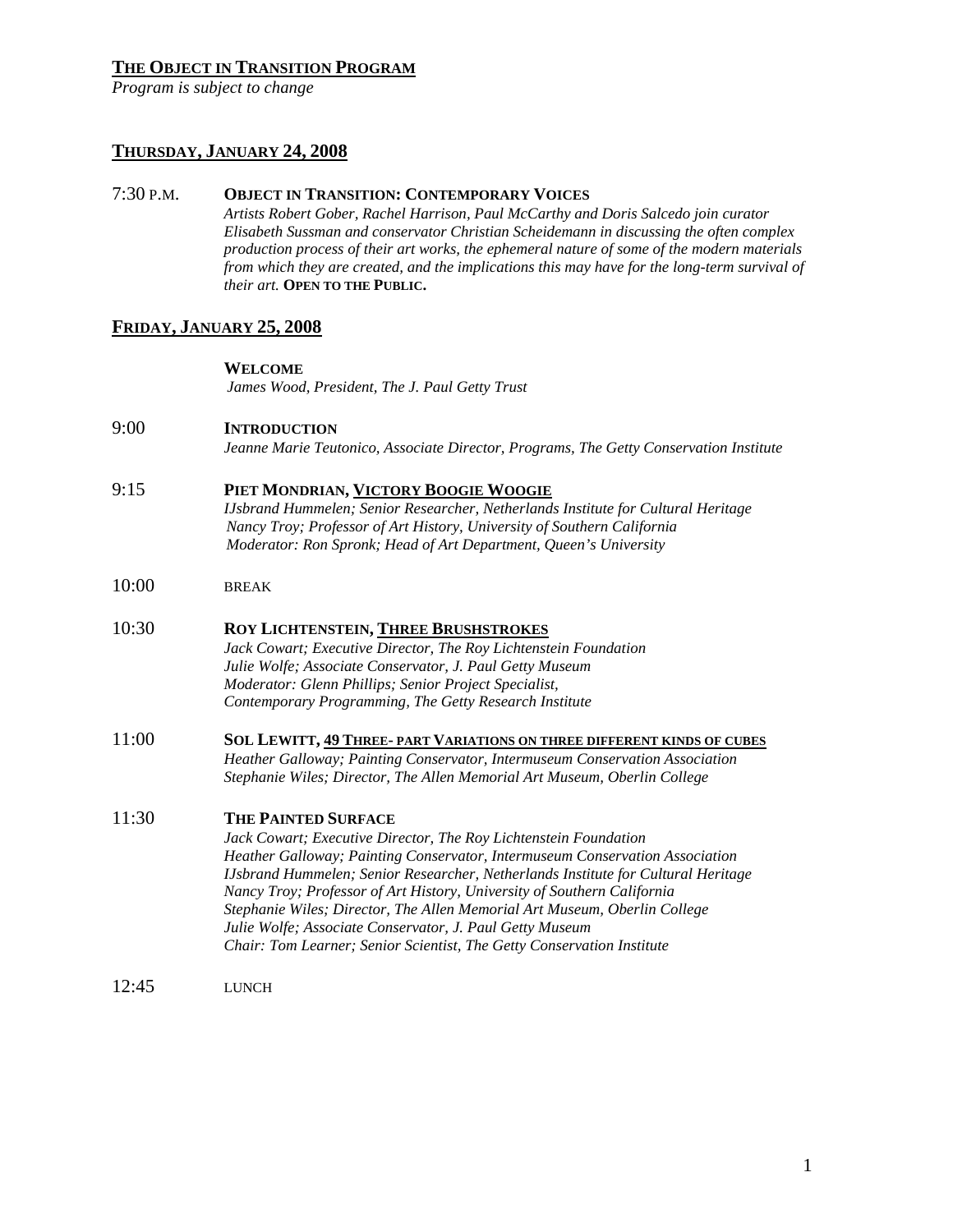# 2:00 **NAUMAN'S EDGE**

*Pip Laurenson; Head of Time-Based Media Conservation, Tate London Anne Wagner; Professor of Art History, University of California, Berkeley* 

#### 2:45 **JAMES TURRELL, TRACE ELEMENTS: LIGHT INTO SPACE** *Andrew Perchuk: Assistant Director, Contemporary Programming, The Getty Research Institute David Turnbull; Assistant Conservator, Denver Art Museum*

# 3:15 BREAK

# 3:45 **ARTIST'S VOICE: HISTORY'S CLAIM**

*Lynne Cooke; Curator; Dia Art Foundation Gary Garrels; Deputy Director, Exhibitions and Chief Curator, Hammer Museum Pip Laurenson; Head of Time-Based Media Conservation, Tate London Anne Wagner; Professor of Art History, University of California, Berkeley Glenn Wharton; Research Scholar, New York University Chair: Carol Mancusi-Ungaro; Associate Director for Conservation and Research, Whitney Museum of American Art* 

5:15 DAY PROGRAM END

# **SATURDAY, JANUARY 26, 2008**

# 9:00 **INTRODUCTION**

*Thomas Gaehtgens; Director, The Getty Research Institute* 

### 9:15 **DAVID NOVROS, 6:30 AND 6:32** *Jim Coddington; Agnes Gund Chief Conservator, Museum of Modern Art Brad Epley; Chief Conservator, Menil Collection David Novros Moderator: Lynne Cooke; Curator; Dia Art Foundation*

10:45 BREAK

# 11:15 **EVA HESSE, EXPANDED EXPANSION**

*Michelle Barger; Deputy Head of Conservation, San Francisco Museum of Modern Art Carol Stringari; Chief Conservator, Guggenheim Museum Elisabeth Sussman; Curator, Whitney Museum of American Art Moderator: Jill Sterrett; Director of Collections and Conservation San Francisco Museum of Modern Art* 

12:45 LUNCH

# 2:00 **ENCOUNTERING NEWMAN**

 *Yve-Alain Bois; Professor of Art History, Institute for Advanced Study Carol Mancusi-Ungaro; Associate Director for Conservation and Research, Whitney Museum of American Art* 

3:00 BREAK